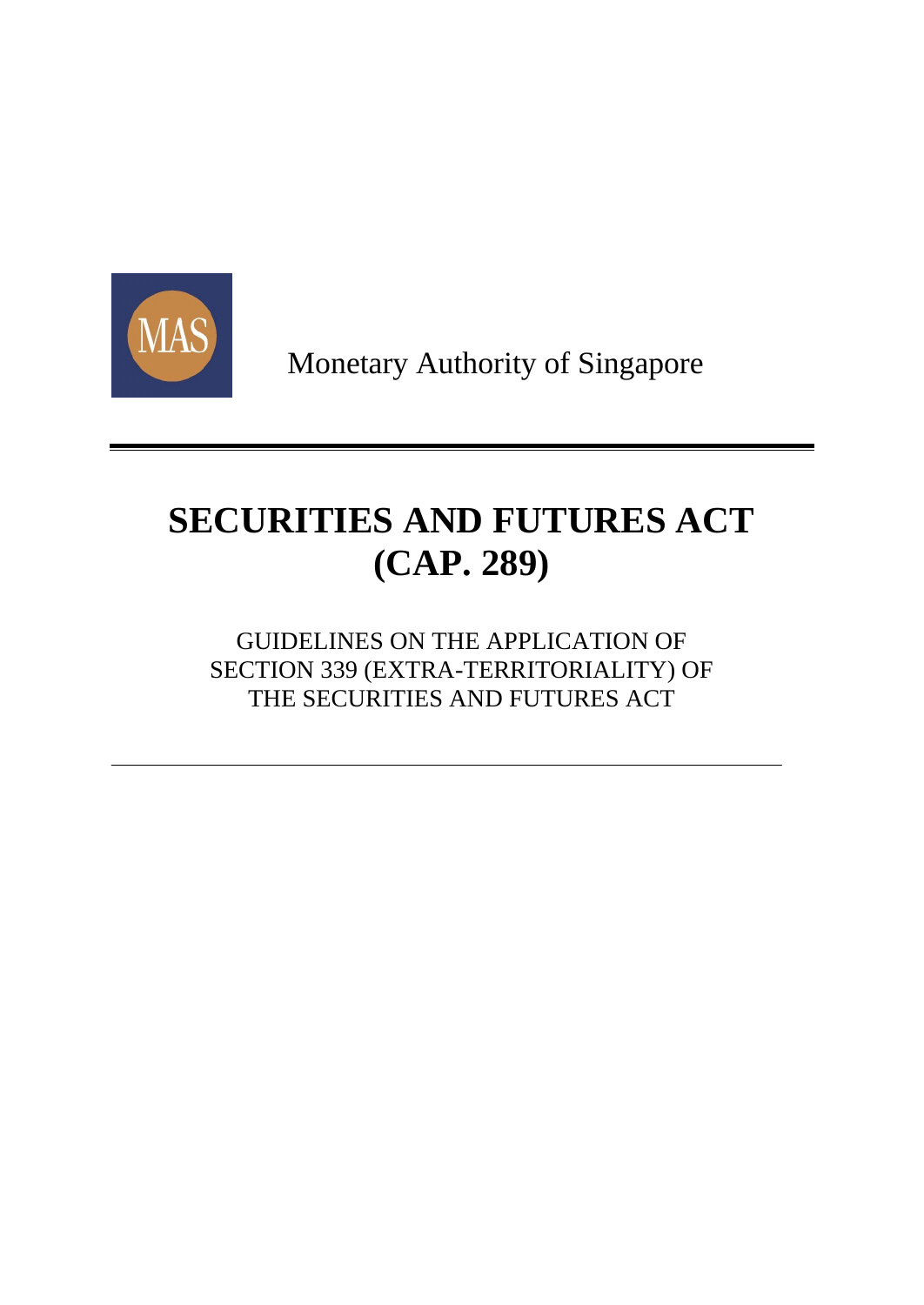**Guideline No : SFA 15-G01 Issue Date : 27 February 2004 (Last revised on 6 March 2014)**

**GUIDELINES ON THE APPLICATION OF SECTION 339 (EXTRA-TERRITORIALITY) OF THE SECURITIES AND FUTURES ACT (CAP. 289) ["SFA"]**

## **1 INTRODUCTION**

1.1 Capital markets are increasingly borderless. This has been made possible by advancements in technology and telecommunications, and further spurred by liberalisation of financial services. Competitive pressures on financial service providers to reduce costs and to satisfy investors' growing sophistication provide a strong basis for sustained, rapid growth in cross-border transactions in securities and futures.

1.2 While such developments are positive for financial sector development and investor choice, regulators need to ensure that regulatory objectives – systemic stability, market integrity and investor protection – are not compromised by the ongoing evolution in business models and the blurring of geographical boundaries.

1.3 To facilitate the regulation of cross-border financial services that target or are made accessible to persons in Singapore, the SFA contains both generic (section 339) and specific provisions (sections 196, 205 and 213) which extend the jurisdiction of the SFA to cross-border activities as well as activities that are wholly outside Singapore but could have a substantial and foreseeable effect in Singapore. This is in line with the practice of major financial centres.

#### **2 OBJECTIVE OF GUIDELINES**

2.1 MAS has so far provided guidance on the application of section 339 in respect of Parts II (Markets), III (Clearing Facilities), IV (Capital Markets Services Licence and Representative's Licence) and XIII (Offers of Investments) of the SFA in the form of Guidelines or Regulations<sup>1</sup>. The purpose of this set of Guidelines is to elaborate on the general principles behind MAS' policy stance on the scope and

<sup>1</sup> Guidelines on the Regulation of Markets issued 1 Jul 2005; Guidelines on the Regulation of Clearing Facilities issued 1 Jul 2005; Securities and Futures (Licensing and Conduct of Business) Regulations (Rg 10); [Securities and Futures \(Offers of Investments\) \(Shares and Debentures\) Regulations \(](http://www.mas.gov.sg/display.cfm?id=39042DF2-C15F-4B40-9BEDD76E1BD0971B)Rg 1); Securities and Futures (Offers of Investments) (Collective Investment Schemes) Regulations (Rg 2) and Securities and Futures (Offers of Investments) (Business Trusts) Regulations 2005 respectively.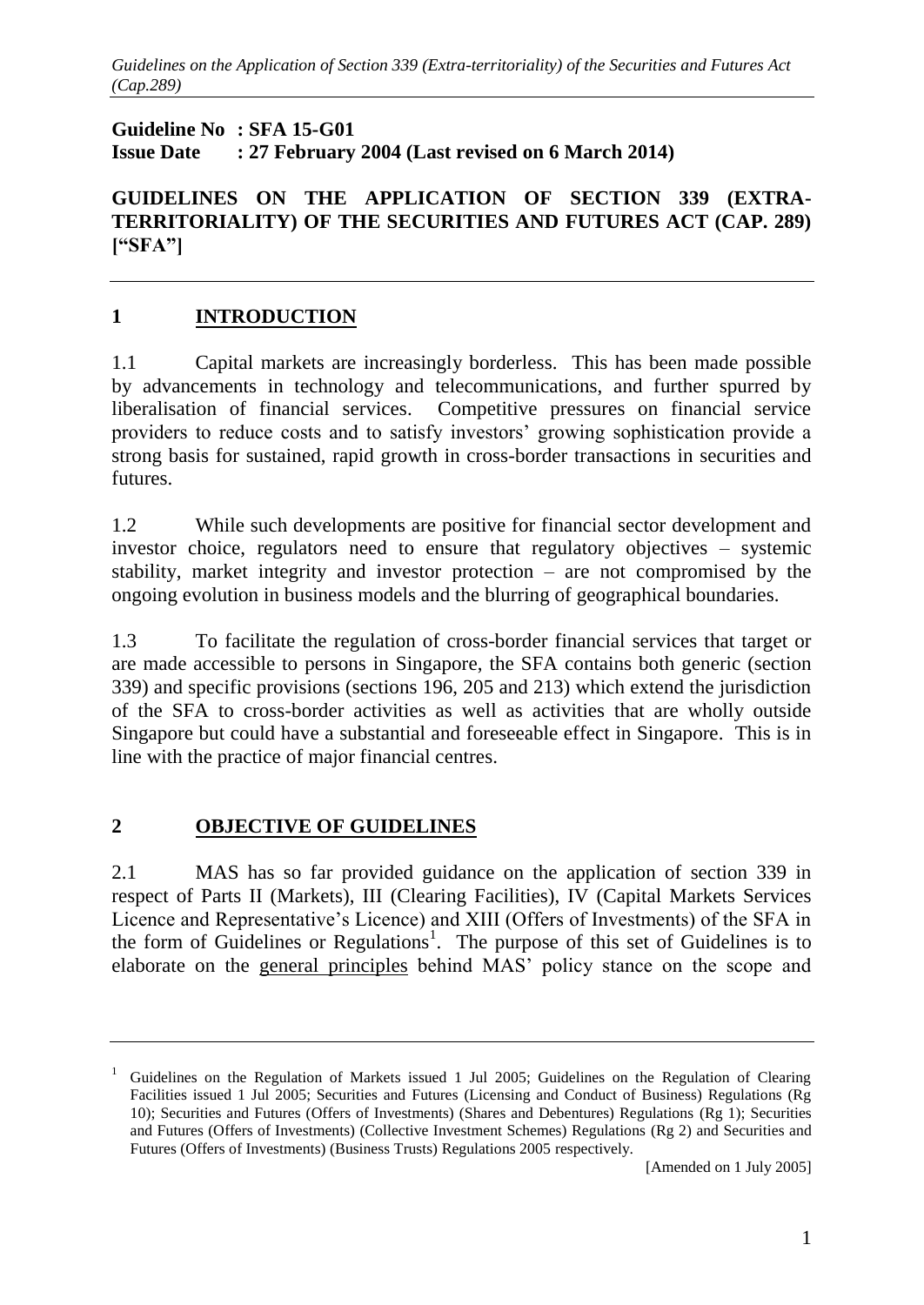application of section 339 in relation to cross-border activities that could constitute an offence under Parts II, III, IV, VIII and XIII of the SFA<sup>2</sup>.

2.2 These Guidelines set out MAS' policies pertaining to the administration of section 339 of the Act. While these Guidelines are not intended to be legally binding interpretation of the law, the failure to comply with the Guidelines may be relied upon to establish or negate any liability in question in relation to any proceeding<sup>3</sup>.

- 2.3 This document<sup>4</sup> is arranged as follows:
	- i. Background on section 339.
	- ii. Elaboration of intent and scope of section 339.
	- iii. General principles on the non-applicability of section 339(2).
	- iv. Illustrations.

# **3 BACKGROUND ON SECTION 339**

3.1 Under Singapore law, a statute is presumed to apply to acts that take place within Singapore territory. A statute is not intended to have effect outside the territory of Singapore, unless clear and specific words to that effect are provided for in the statute. In this regard, section 339 is enacted to apply to acts taking place outside Singapore which may constitute offences under Parts II, IIA, III, IV, VIII, XII, XIII and XV. These Parts of the SFA contain provisions governing activities that could be cross-border in nature.

[Amended on 6 March 2014]

3.2 The Singapore courts are able to try an offence committed by any person in any place where it has jurisdiction conferred to it by any written  $law^5$ . Section 339 is therefore also enacted to grant the Singapore courts jurisdiction over acts taking place, partly or wholly, outside Singapore.

3.3 Section 339 on its own is not an offence-creating provision, it must be read with the primary offence-creating provision in the relevant Part of the SFA (for

<sup>2</sup> For the avoidance of any doubt, the Guidelines are not intended to address issues arising from the application of section 339 to market misconduct offences under Part XII of the Act or offences under Part IIA of the Act.

 $3$  See section 321(5) of the SFA.

<sup>4</sup> For the purposes of this set of Guidelines, unless the context otherwise requires, a reference to a section is to the section in the SFA and a reference to a Part is to the Part in the SFA. A reference to "regulated person" may include an approved exchange, a recognised market operator, an approved holding company, an approved clearing house, a recognised clearing house or a person licensed or exempt from licensing under the relevant provisions in the SFA to carry on one or more of the activities specified in the First Schedule (regulated activities).

 5 See section 15 of the Supreme Court of Judicature Act (Cap. 322) and section 50 of the Subordinate Courts Act (Cap. 321).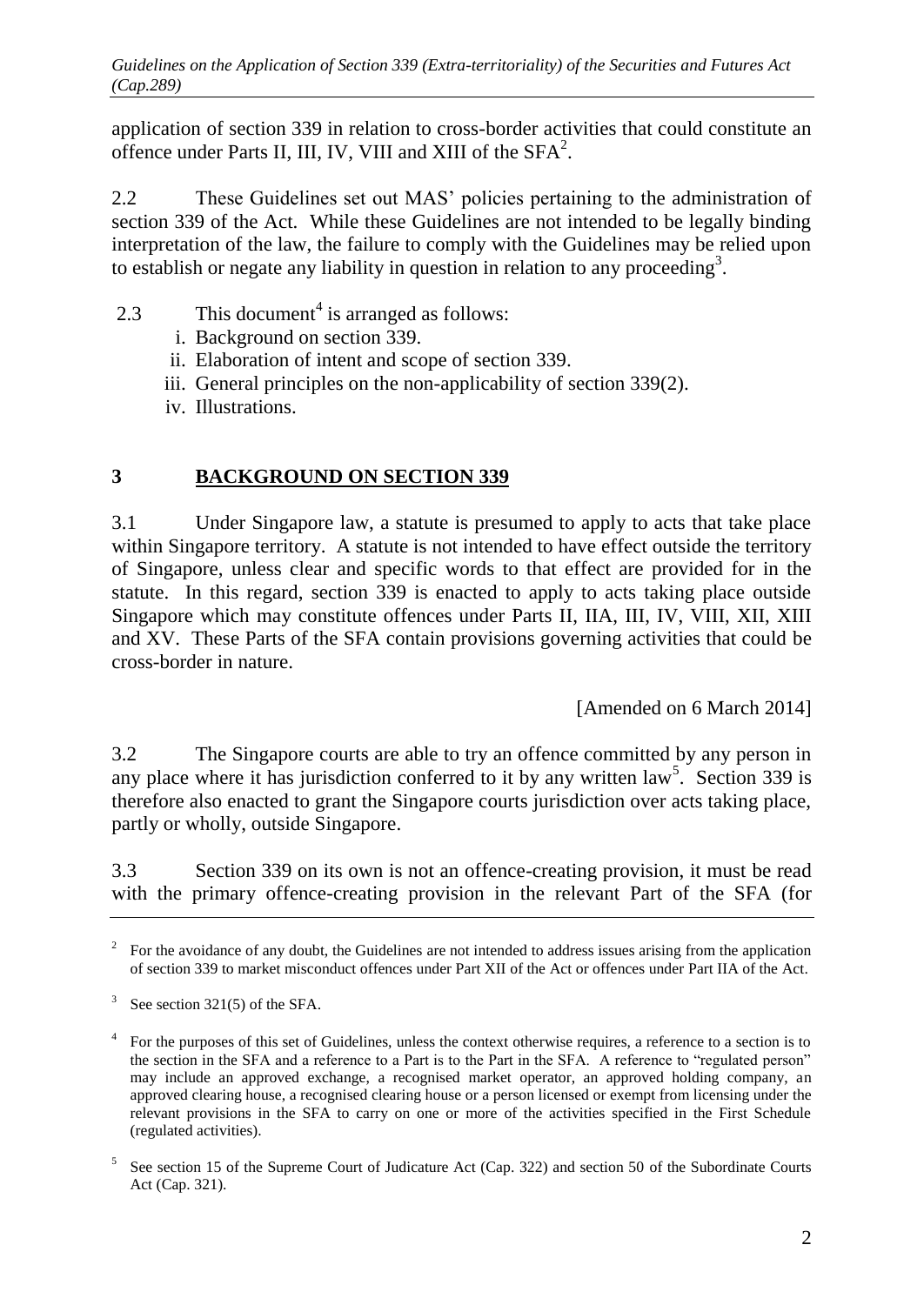example, section 82 in Part IV in respect of licensing requirements for regulated activities). When an act is conducted partly in and partly outside Singapore, or an act takes place wholly outside Singapore but has a *substantial and reasonably foreseeable effect* in Singapore (the *"effects doctrine"*), such act would be an offence provided that the act when committed in Singapore would be an offence under a primary offence-creating provision.

#### **4 ELABORATION ON INTENT AND SCOPE OF SECTION 339**

*Section 339(1)* 

Where a person does an act partly in and partly outside Singapore which, if done wholly in Singapore, would constitute an offence against any provision of this Act, that person shall be guilty of that offence as if the act were carried out by that person wholly in Singapore, and may be dealt with as if the offence were committed wholly in Singapore.

4.1 On the basis of the first limb of section 339, any act committed in Singapore which contravenes an offence-creating provision in the SFA, even if the act is only partially carried out in Singapore, is triable in Singapore courts. Section 339(1) deems the act to be committed wholly in Singapore.

*Section 339(2)*

Where

(a) a person does an act outside Singapore which has a substantial and reasonably foreseeable effect in Singapore; and

(b) that act would, if carried out in Singapore, constitute an offence under any provision of Part II, IIA, III, IV, VIII, XII, XIII or XV,

that person shall be guilty of that offence as if the act were carried out by that person in Singapore, and may be dealt with as if the offence were committed in Singapore.

[Amended on 6 March 2014]

4.2 The *"effects doctrine"* underpinning section 339(2) describes a state's exercise of jurisdiction over an act taking place outside its territory where that act produces or is intended to produce or foreseen as producing effects in that state. In the case of *PP v Taw Cheng Kong [1998] 2 SLR 410*, the Court of Appeal had exhorted that Parliament adopt the *effects doctrine* as the foundation of Singapore's territorial laws:

> *"88. As Singapore becomes increasingly cosmopolitan in the modern age of technology, electronics and communications, it may well be more compelling and effective for Parliament to adopt the effects doctrine as the foundation of our extraterritorial laws in addressing potential mischief.…"*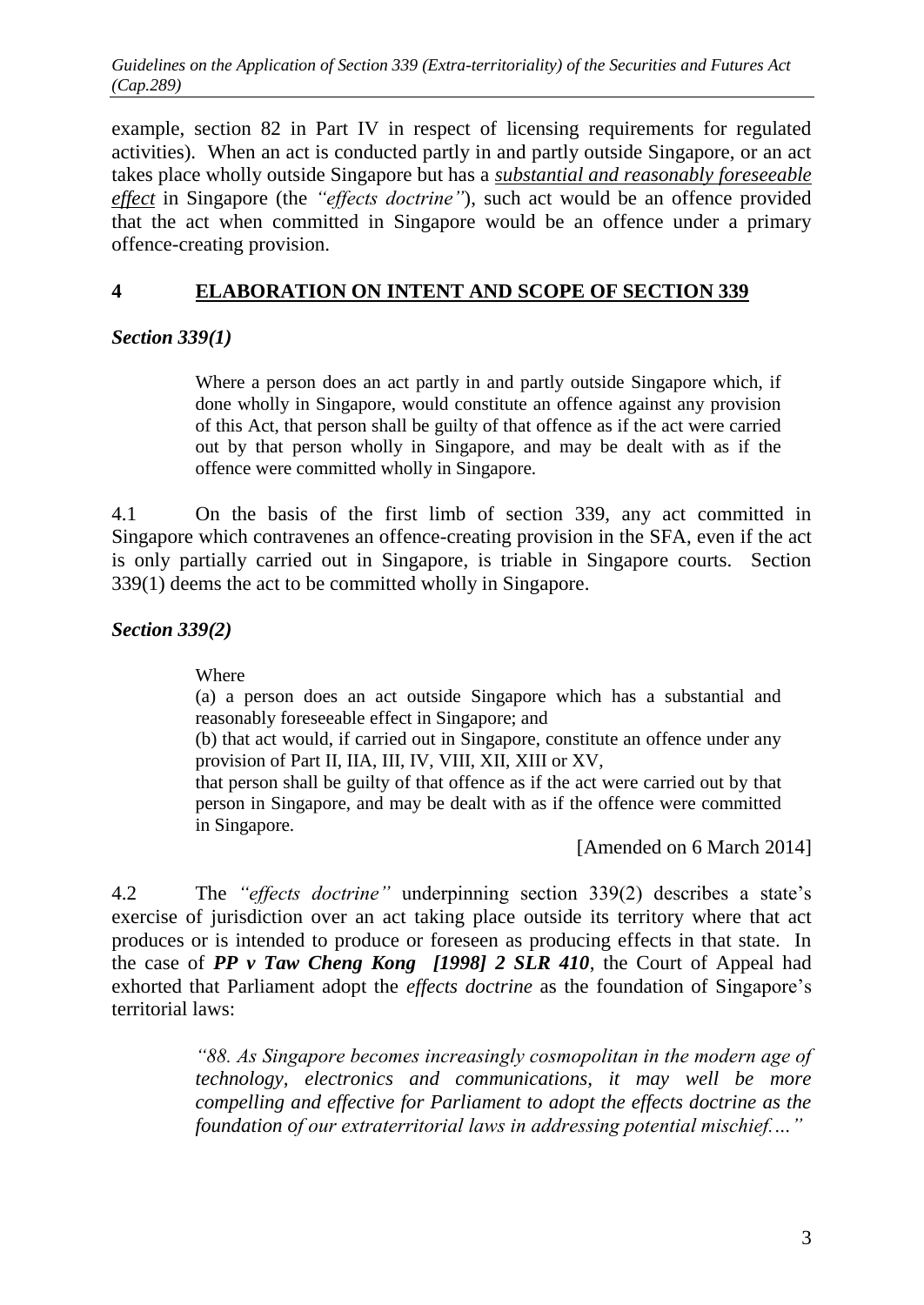4.3 The Court of Appeal went on to assert that the *effects doctrine* must be clearly legislated by Parliament to give effect to the policy intent:

> *"88. … But we must not lose sight that Parliament, in enacting such laws, may be confronted with other practical constraints or considerations which the courts are in no position to deal with. The matter, ultimately, must remain in the hands of Parliament to legislate according to what it perceives as practicable to meet the needs of our society."*

# *"Substantial" and "Reasonable Foreseeable"*

4.4 For an act to fall within the scope of section 339(2), the effect of the act in Singapore would have to be both substantial and reasonably foreseeable. In considering whether section 339(2) applies to a foreign entity for an act carried out wholly outside Singapore, the factors that MAS would take into consideration include, but are not limited to the following:

# 4.4.1 *"Substantial"*

- a) The number of persons in Singapore to whom an offer of services or an invitation to engage in any conduct that involves the carrying out of an activity regulated under Part II, III, IV or XIII ("the relevant act") is made; or
- b) Whether the act has a significant or adverse impact on the soundness, stability and safety of Singapore's financial system, or on public or investor confidence in the soundness, stability and safety of Singapore's financial system, or is detrimental to the public interest or the protection of investors.

# 4.4.2 *"Reasonably foreseeable"*

Whether –

- a) the offer of services or the invitation to engage in any conduct that involves the carrying out of the relevant act is made to persons in Singapore;
- b) any advertisement or published information about an offer of services or invitation to engage in any conduct that involves the carrying out of the relevant act is directed or targeted at persons in Singapore;
- c) the foreign entity accepts or appears willing to accept orders or applications from persons in Singapore to engage in any conduct that involves the carrying out of the relevant act;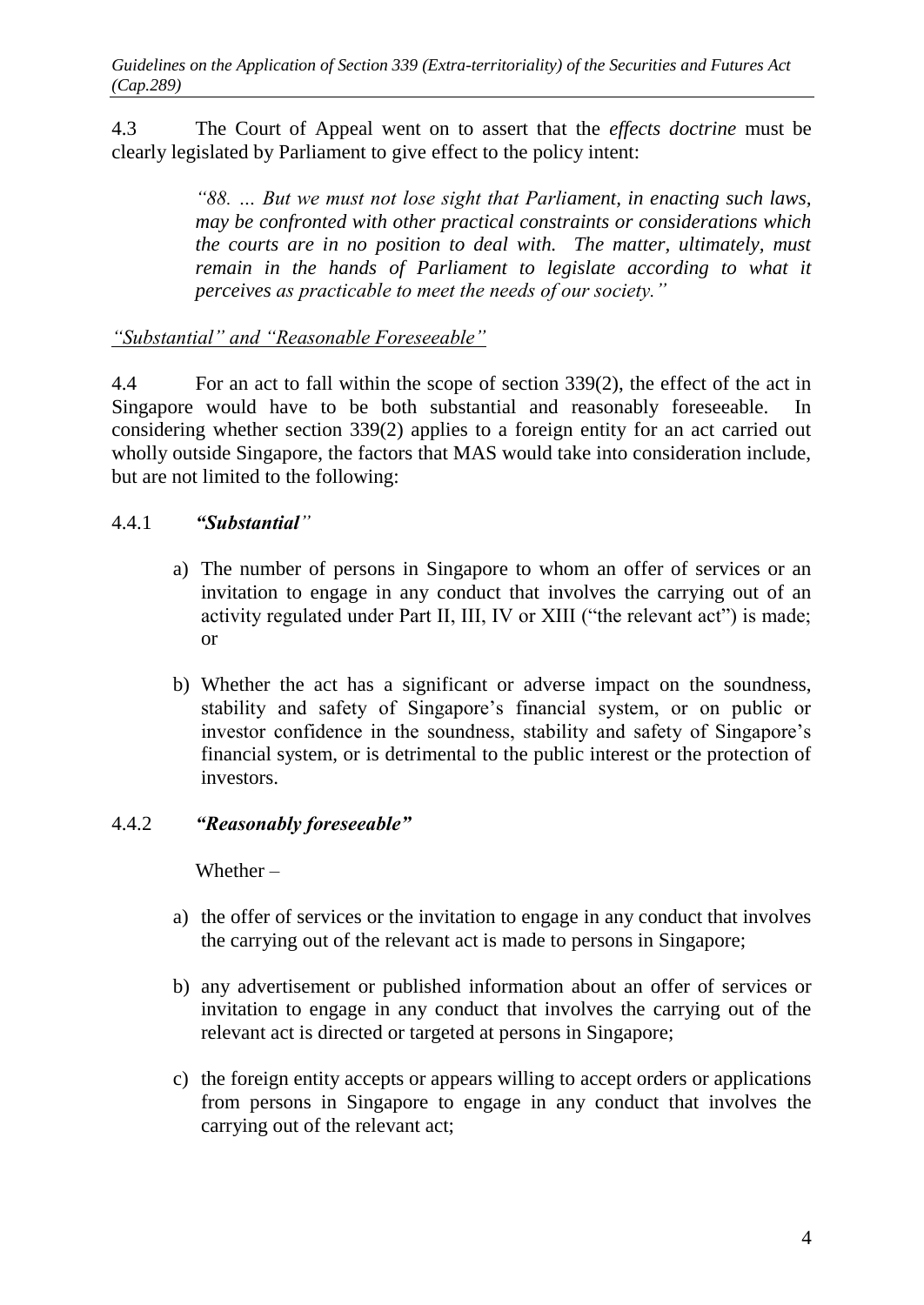- d) the foreign entity enters into contractual relationships with persons in Singapore in connection with the carrying out of the relevant act; or
- e) the offer is priced in Singapore dollars.

4.5 It is not MAS' policy intent to regulate activities that a foreign entity carries on wholly outside Singapore that involve persons in Singapore where –

- a) the foreign entity is responding to unsolicited enquiries or applications from persons in Singapore;
- b) the foreign entity is servicing a client previously resident overseas who has subsequently become resident in Singapore, where the business relationship between the client and foreign entity was established overseas and the foreign entity does not actively solicit new types of business (that involve products or services substantially different from those currently supplied by the foreign entity and that involve the carrying on of regulated  $\arct{a}$  activities)<sup>6</sup> from the client once he is resident in Singapore; or
- c) the foreign entity purchases the services of, or provides services to, a regulated person; for example, a holder of a capital markets services licence for dealing in securities or an approved clearing house provides execution and clearing services to the foreign entity.

4.6 The bona fide sale or purchase of financial services between the foreign entity and a regulated person, as illustrated in paragraph 4.5(c), would not typically attract the application of section 339. One example could be a foreign entity engaging a holder of a capital markets services licence for dealing in securities to execute, clear and settle its proprietary trades in securities listed on the Singapore Exchange.

4.7 In contrast, where the foreign entity carries on activities regulated under Part IV to service Singapore clients *by means of* a regulated person or any other Singapore entity, the act could fall within the ambit of section 339. For example, where a foreign entity engages a Singapore entity to act as an introducing broker to refer persons in Singapore to the foreign entity and the foreign entity subsequently carries out activities regulated under Part IV to service these persons in Singapore, the foreign entity would fall within MAS' regulatory scope even though it is operating wholly outside Singapore<sup>7</sup>.

<sup>6</sup> See Illustration 5.

 $\frac{7}{1}$  If the foreign entity is related to the Singapore entity and the latter is licensed or exempt from the requirement to hold a capital markets services licence under section  $99(1)(a)$ , (b), (c) or (d) of the SFA, the Singapore entity may apply to MAS for approval of the arrangement under paragraph 9 of the Third Schedule to the SFA. See "Guidelines on Applications for Approval of Arrangements under Paragraph 9 of the Third Schedule to the Securities and Futures Act" [Guideline No. SFA 04-G03].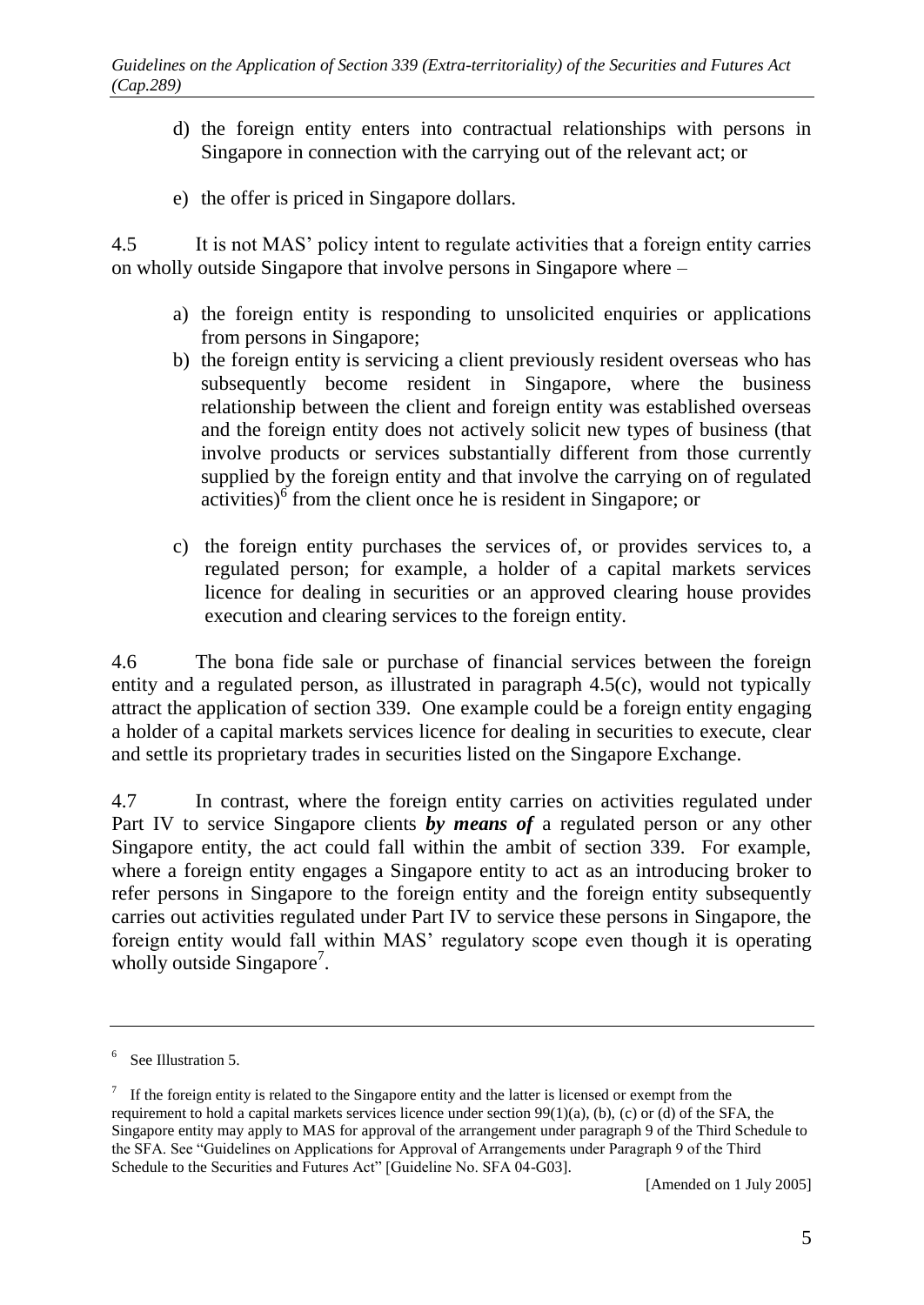## **5 GENERAL PRINCIPLES ON THE NON-APPLICABILITY OF SECTION 339(2)**

5.1 In MAS' view, the following circumstances are relevant in determining that section 339(2) is not likely to apply:

- a) The use of prominent disclaimers in all advertisements and published information in relation to the relevant act stating to the effect that the advertisement or published information is directed or targeted at persons outside Singapore;
- b) The use of reasonable and effective precautions to ensure that the offer of services or the invitation to engage in any conduct that involves the carrying out of the relevant act may be acted upon only by persons outside Singapore;
- c) The absence of any advertisement or published information disseminated by a foreign entity for the purpose of inducing persons in Singapore to engage in any conduct that involves the carrying out of a relevant act by the same entity; or
- d) The absence of references to such advertisement or published information described in paragraph 5.1(c) made by that foreign entity in any source which is intended for persons in Singapore.

5.2 Consideration of the circumstances highlighted in paragraph 5.1 is already provided for as relevant in regulation 52 of the Securities and Futures (Licensing and Conduct of Business) Regulations (Rg 10); regulation 29 of the Securities and Futures (Offers of Investments)(Shares and Debentures) Regulations (Rg 1), regulation 35 of the Securities and Futures (Offers of Investments)(Collective Investment Schemes) Regulations (Rg 2) and regulation 21 of the Securities and Futures (Offers of Investments) (Business Trusts) Regulations 2005.

[Amended on 1 July 2005]

# **6 ILLUSTRATIONS ON THE APPLICABILITY OF SECTION 339**

The following illustrations are only intended as a guide; whether or not section 339 applies in a specific case would depend on the facts and circumstances of the case, and with regard to the principles set out in Section 4 of these Guidelines. In response to industry feedback, the following illustrations relate mainly to licensing issues under Part IV but this does not detract from the generality of these Guidelines which apply to all Parts of the SFA to which section 339 imposes extra-territorial jurisdiction, except Part XII (Market Conduct) and Part IIA (see footnote 2).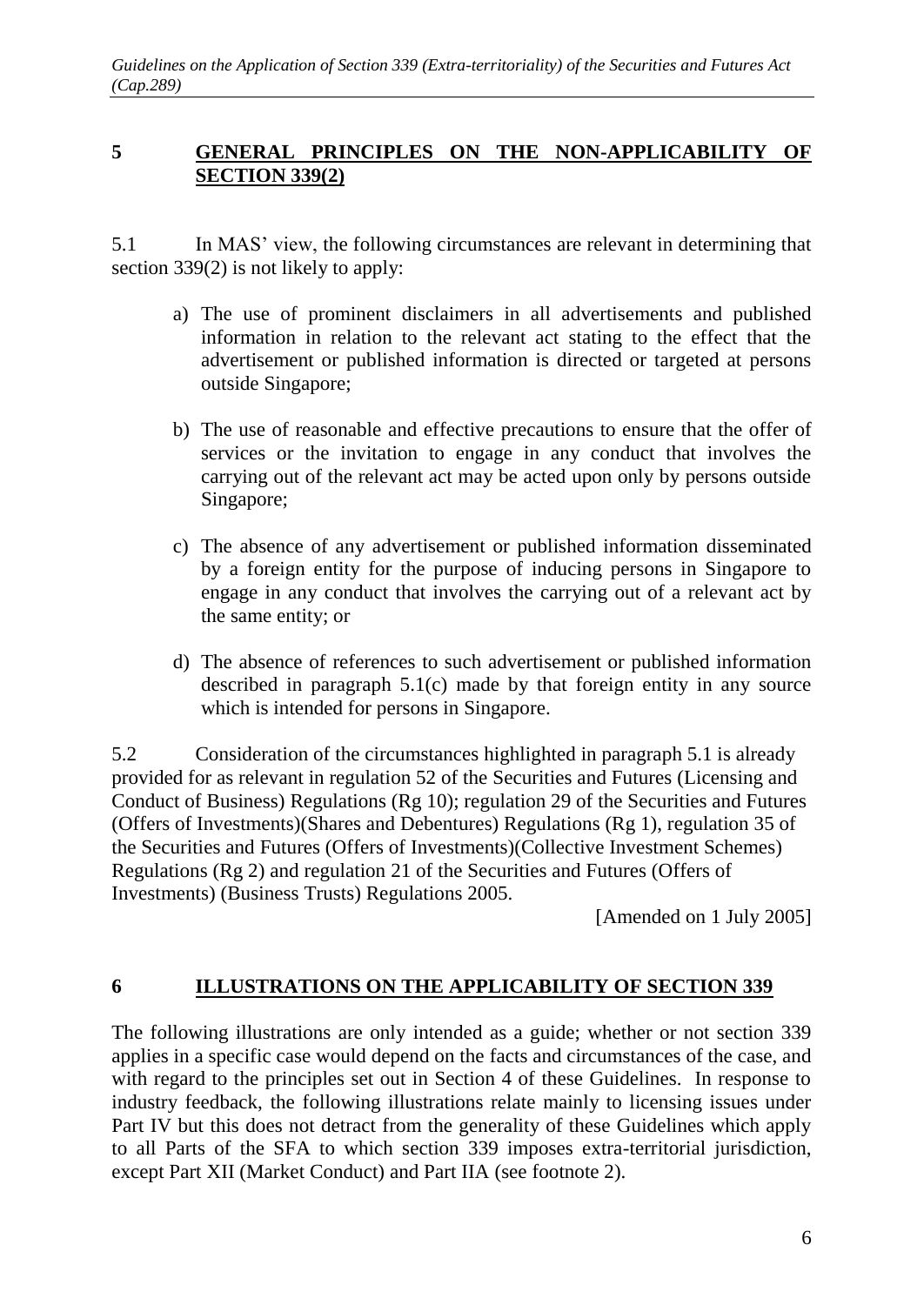#### **Illustration 1: Foreign Entity Purchases the Services of a Holder of a Capital Markets Services Licence**

*A foreign entity routes its or its clients' transactions in securities and futures listed on the Singapore Exchange to a regulated person<sup>8</sup> for execution and clearing. The regulated person is either a holder of a capital markets services licence or an exempt person, and also a clearing member of the Central Depository (Pte) Ltd ("CDP") and the Singapore Exchange Derivatives Clearing Ltd.*



6.1.1 The foreign entity is a client of the regulated person. In engaging the latter's execution and clearing services, the foreign entity is not carrying on business in, nor inducing persons in Singapore to engage in, any activity for which the entity needs to be licensed, or exempt from licensing, under the SFA.

6.1.2 Under this scenario, MAS considers the acts of the foreign entity to be outside the scope of section 82 read together with section 339(2).

6.1.3 In the case where a related foreign entity of a regulated person places its orders for execution through the regulated person in the course of providing fund management services for a Singapore-based client, the arrangement under which the related foreign entity provides fund management services for the client in Singapore would require approval by MAS under paragraph 9 of the Third Schedule to the SFA.

# **Illustration 2: Regulated Person Services Foreign Entity's Overseas Clients**

*A regulated person, being a holder of a capital markets services licence or exempt person, accepts orders – either directly or through a foreign entity – from investors overseas to trade in securities and futures in Singapore.*

<sup>8</sup> See footnote 4 for the definition of "regulated person".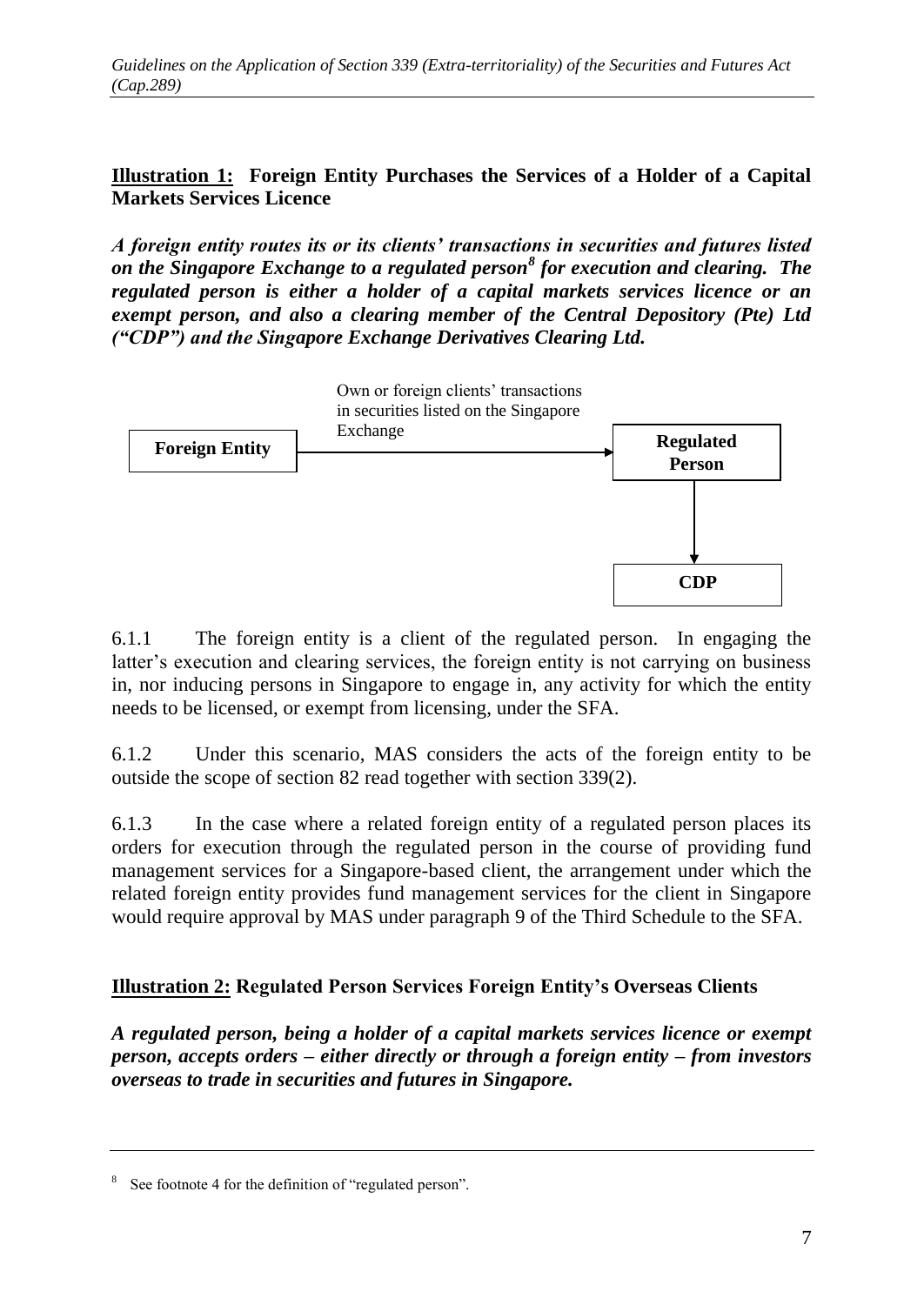

6.2.1 The foreign entity is not directing or targeting its services at persons in Singapore, but engaging the services of the regulated person to service its own clients who are not persons in Singapore. MAS considers the foreign entity not to be carrying on business in any regulated activity.

6.2.2 Under this scenario, MAS considers the acts of the foreign entity to be outside the scope of section 82 read together with section 339(2).

# **Illustration 3: Introducing Broker Arrangements**

*A regulated person introduces its clients in Singapore to a foreign entity which acts as an intermediary for the clients to deal in securities listed overseas.* 



6.3.1 To expand the range of services available to its Singapore clients, the regulated person introduces its clients in Singapore to a foreign entity. The foreign entity carries out activities within the regulatory ambit of Part II, III, IV or XIII in the course of servicing these clients.

6.3.2 Whether the act of the foreign entity has a "substantial and reasonably foreseeable effect in Singapore" would depend on the nature of solicitation and which entity contracts with the clients in Singapore. Where the foreign entity had not solicited the clients, either directly or indirectly through the regulated person, and the regulated person is the contracting party, the foreign entity's acts would fall outside the scope of section 82 read together with section 339(2). However, if the foreign entity's acts fall within the purview of section 82 read together with section 339(2) and the foreign entity is related to the regulated person who holds a capital markets services licence or is exempted from the requirement to hold a capital markets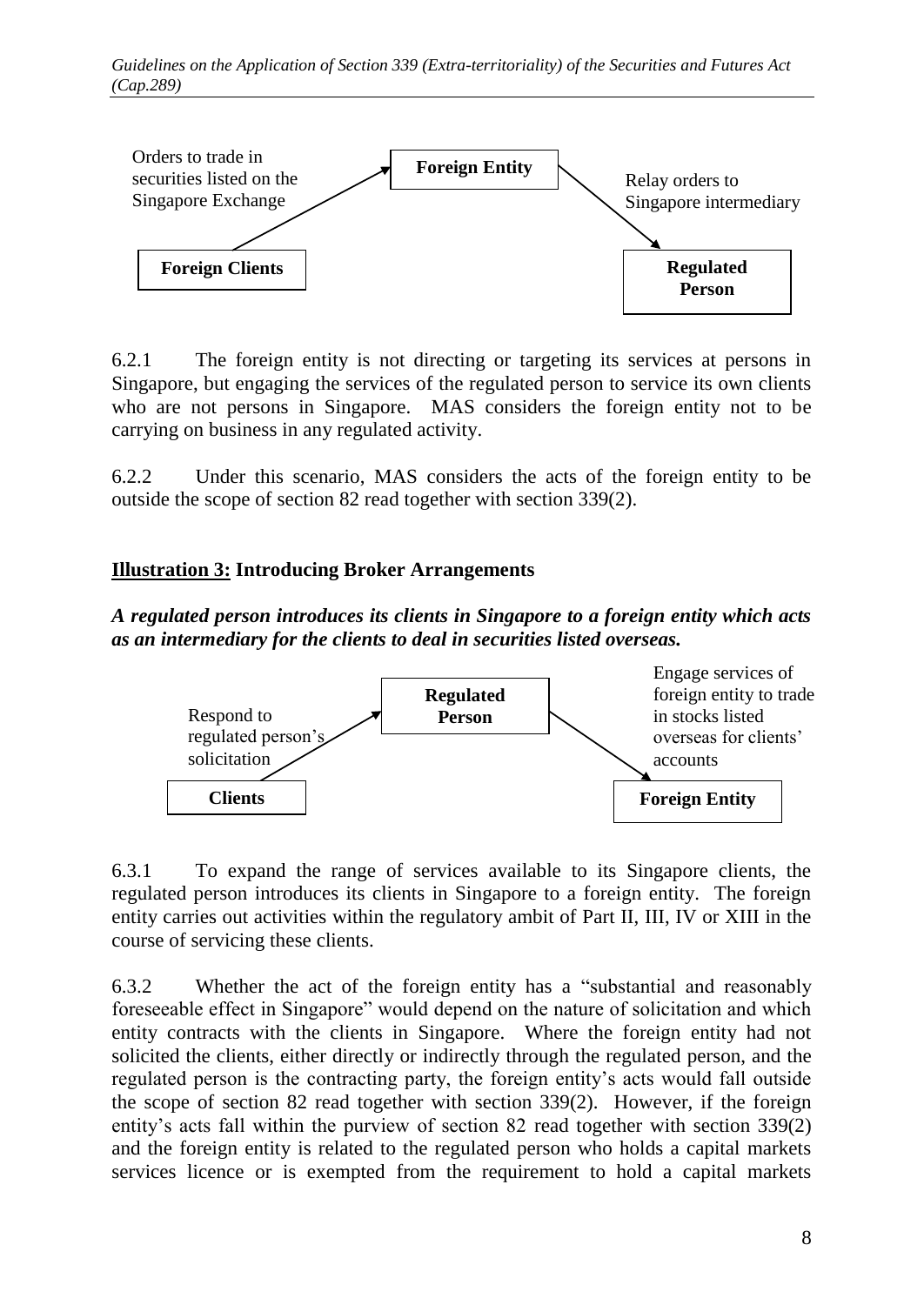services licence under section 99(1)(a), (b), (c) or (d) of the SFA, the regulated person may apply for approval of the arrangement under paragraph 9 of the Third Schedule to the SFA.

[Amended on 1 July 2005]

#### **Illustration 4: Foreign Entity Services a Domestic Institutional Client whose Controlling Person Resides in Singapore**

*An intermediary based in country X channels trade orders from a corporation based in country X to an intermediary in country Y. The controlling person of the corporation resides in Singapore.*



6.4.1 As the intermediary in country X is servicing its institutional client that is also based in that country, it is not considered to be carrying on business in Singapore even though the controlling person of the corporation resides in Singapore. The act of the intermediary in country X is therefore outside the scope of section 82 read with section 339(2).

# **Illustration 5: Foreign Entity Continues to Service a Previously-Overseas Client**

*A person ("client") who previously resided overseas and was a client of a foreign entity has moved to Singapore but wishes to maintain his account with the foreign entity. Transactions in respect of this client's account may be effected directly with the foreign entity or through an intermediary related to the foreign entity.* 

*Overseas*

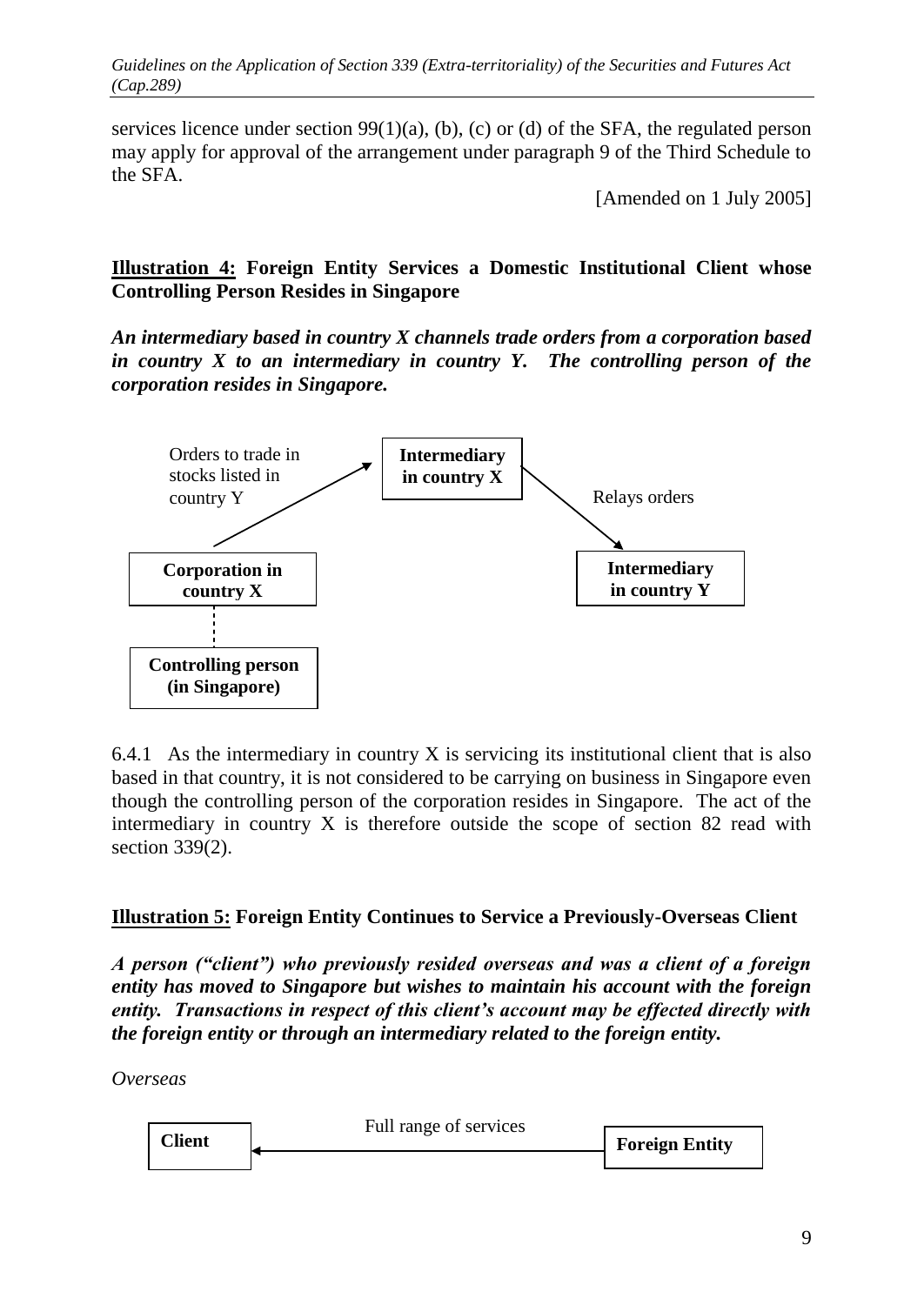# *Relocation to Singapore*

Scenario 1:



6.5.1 It is not MAS' policy intent to regulate business relationships that were formed overseas and that are subsequently transferred to Singapore due to the relocation of the client. In MAS' view, if the account was opened when the client was overseas and the foreign entity continues to service the client's account but ceases to actively solicit the client, the foreign entity would not be within the scope of the policy intent of section 339(2).

6.5.2 MAS' view is that the foreign entity is not considered to actively solicit the client where it only maintains and services the client's account<sup>9</sup>, and does not solicit new types of business (that involve products or services substantially different from those currently supplied by the foreign entity and that involve the carrying on of regulated activities) from the client. This is regardless of whether the foreign entity services the client's account directly or through a related intermediary<sup>10</sup>. For example, if the client holds units in a sub-fund of an umbrella fund and is solicited to invest in another sub-fund of the same umbrella fund or other funds managed by the same entity, or if the client had been trading through a securities account that was opened overseas and the foreign entity continues to deal in securities for the client, MAS is less likely to consider the foreign entity as having solicited new types of business from the client.

<sup>9</sup> Conversely, where the servicing of clients involves active solicitation, the act of the foreign entity would be a breach of section 82 read with section 339(2) if the foreign entity is carrying on regulated activities without a capital markets services licence. If the foreign entity operates by way of an arrangement with its related intermediary who is a holder of a capital markets services licence or exempted under section 99(1)(a), (b), (c) or (d), the related intermediary may apply for approval of the arrangement under paragraph 9 of the Third Schedule to the SFA (see footnote 6).

<sup>&</sup>lt;sup>10</sup> Whether the related intermediary is subject to licensing requirements under section 82 in the first place would depend on whether it undertakes the regulated activities as set out in the First Schedule of the SFA.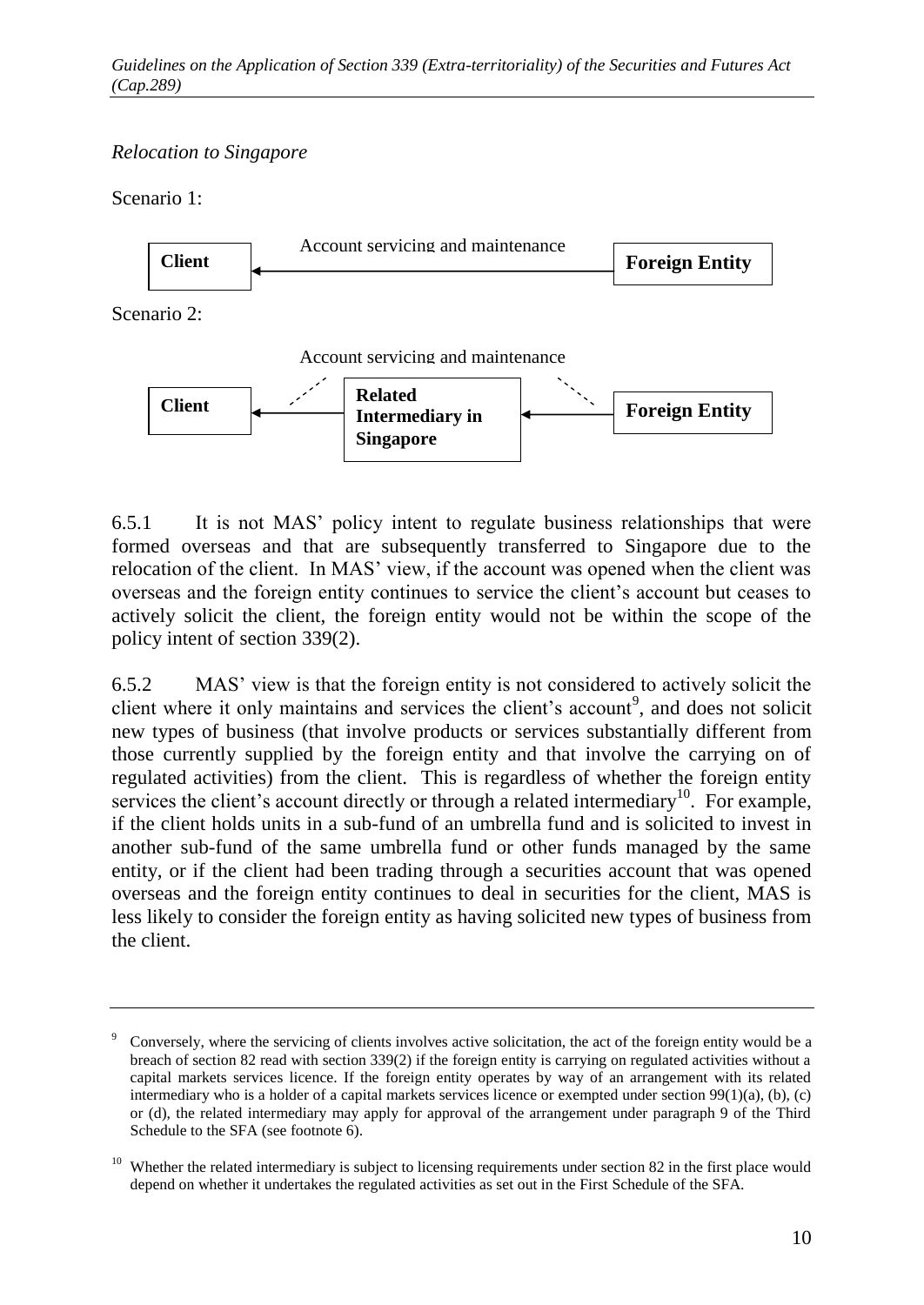6.5.3 Whether the foreign entity or its related intermediary is considered to have actively solicited new types of business from the client would depend on the facts of the case.

## **Illustration 6: Persons in Singapore Trade Directly through Foreign Intermediaries**

*Due to domestic regulations in certain markets, persons in Singapore ("clients") could be required to deal directly with foreign intermediaries in those countries in respect of securities and futures traded in those markets.*



6.6.1 Under this scenario, the acts of the foreign intermediary would fall within the scope of dealing in securities and trading in futures contracts (which are regulated activities under Part IV). Section 339(2) applies to the foreign intermediary if the foreign intermediary had solicited the clients in Singapore to use its services to trade on the overseas market. By targeting these clients, the foreign intermediary's act would have a reasonably foreseeable effect in Singapore. The act would also have a substantial effect given that investor protection issues arise in respect of the clients in Singapore. The acts of the foreign intermediary would be considered to be a breach of section 82 read together with section 339(2).

6.6.2 However, if the foreign intermediary responds to and accepts unsolicited applications from persons in Singapore, MAS considers the acts of the foreign intermediary to be outside the scope of section 82 read together with section 339(2).

#### **Illustration 7: Custodial Services**

#### Scenario 1

*A person in Singapore ("client") contracts with a holder of a capital markets services licence to provide custodial services for securities ("the regulated person") to purchase custodial services on a global basis. The regulated person in turn purchases sub-custodial services from foreign custodians, who may or may not be related to the regulated person, in respect of the client's securities holdings in overseas jurisdictions.*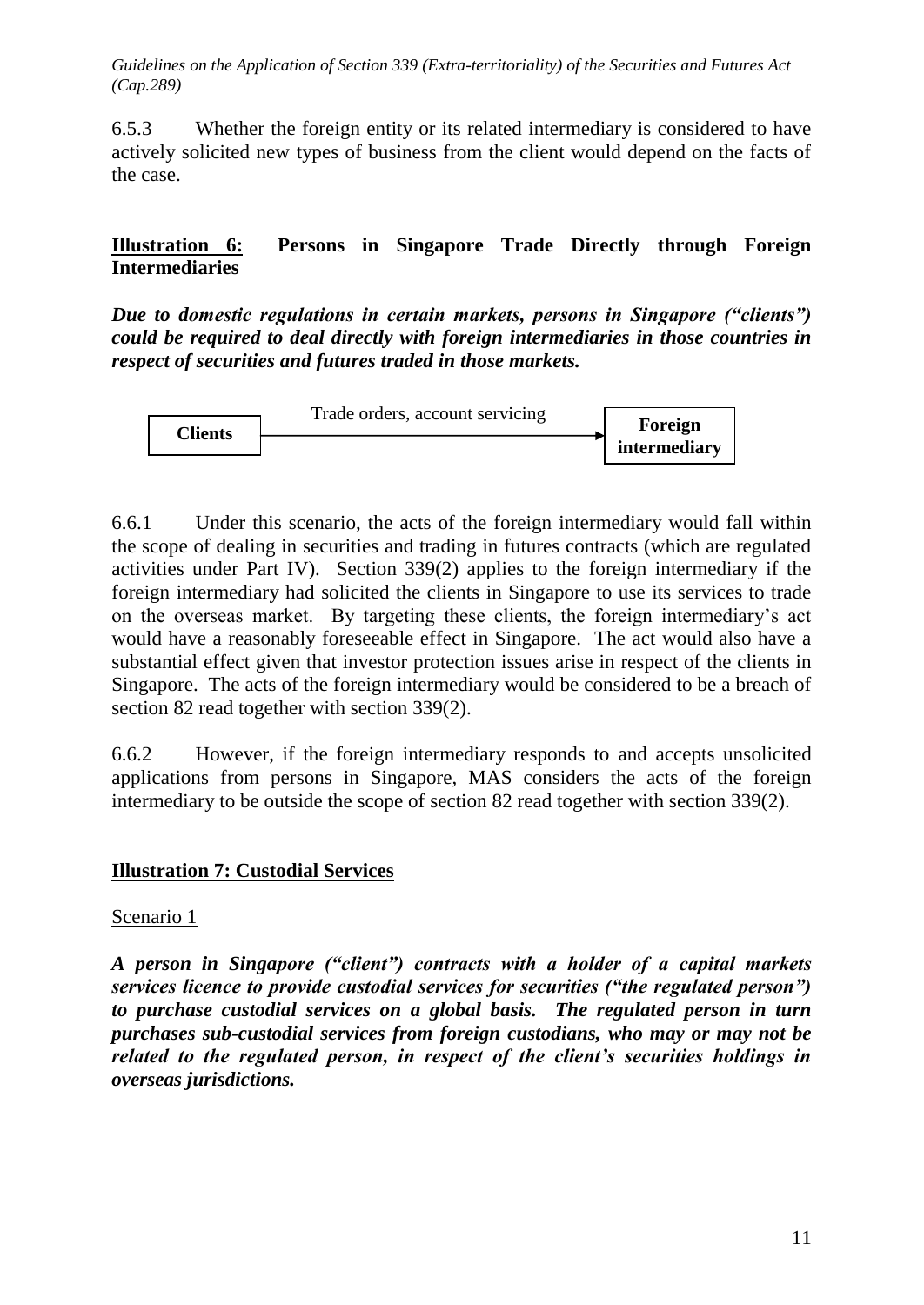

6.7.1 There is no contractual relationship between the foreign custodians and the clients in Singapore. The foreign custodians are not considered to be targeting or directing their services at persons in Singapore as the solicitation is carried out by the regulated person. The acts of the foreign custodians are considered to be outside the scope of section 82 read together with section 339(2).

#### Scenario 2

*A person in Singapore ("client") wishes to open a custody account with an foreign custodian who is related to a regulated person. The client contracts directly with the foreign custodian, but the regulated person provides marketing and account maintenance services.* 



6.7.2 Where the regulated person carries out marketing and solicitation on behalf of or as an agent of the foreign custodian and the client contracts with the foreign custodian, the acts of the foreign custodian would be within the scope of section 339(2) and would be in breach of section 82 read together with section 339(2) unless the arrangement has been approved by MAS under paragraph 9 of the Third Schedule to the SFA.